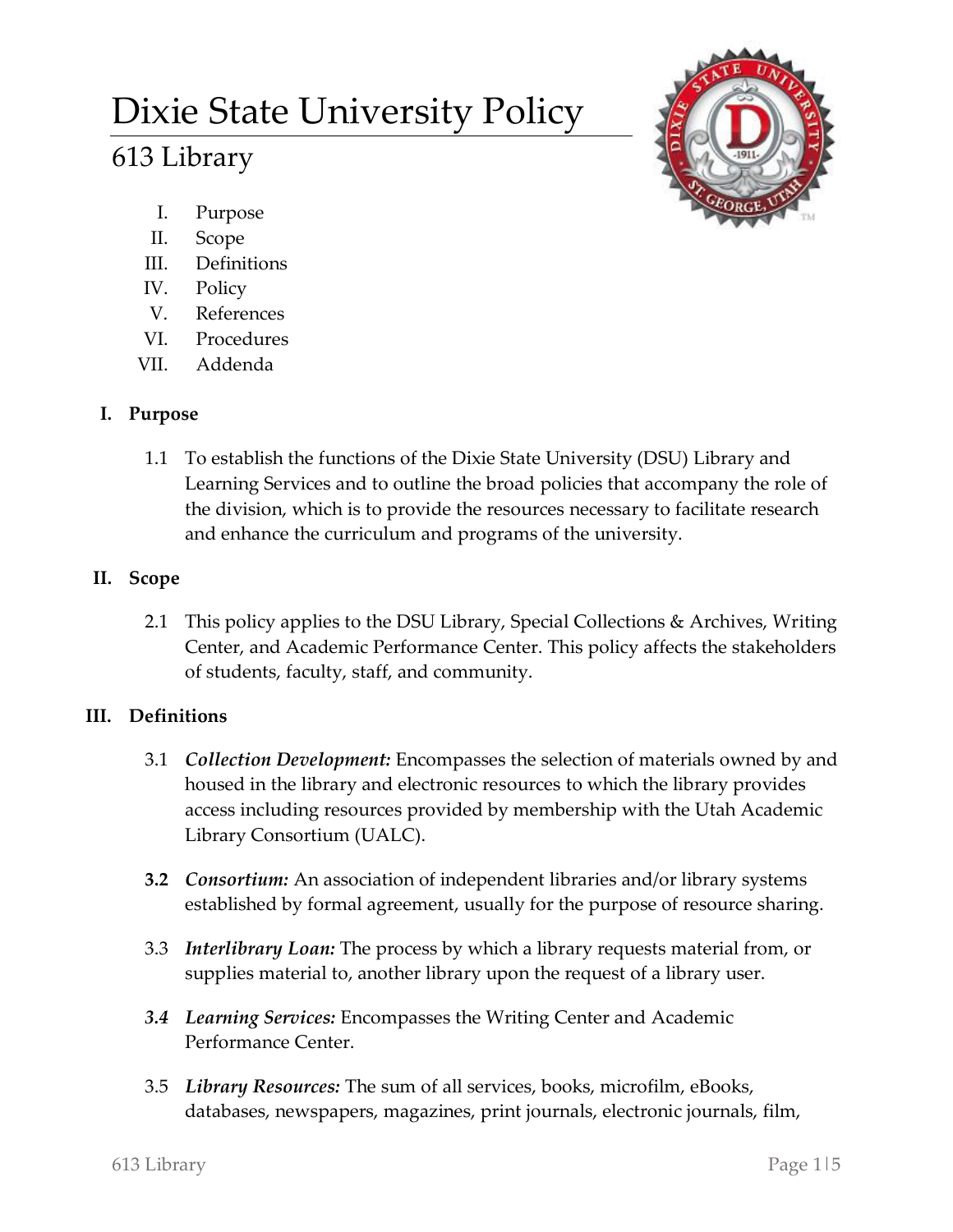CDs, maps, etc. that the library procures, oversees, or provides to facilitate research and enhance the curriculum of the university.

3.6 *Subject Liaison:* A librarian who is assigned to a specific subject area or department to serve as the intermediary between the subject area or department, faculty, and staff. Responsibilities may include but are not limited to instruction, collection development, reference services, and training.

### **IV. Policy**

- 4.1 The function of the Library is to provide resources primarily to current DSU students, faculty, and staff with sufficient information in all applicable formats to support the curriculum of programs of the university with depth and richness appropriate to degrees and courses offered; to provide professional reference service to assist with research and information needs; and to provide an environment conducive to study. The library also serves the needs of the community as resources allow.
	- 4.1.1 The Library abides by the standards outlined in Code of Ethics of the American library Association.
- 4.2 Library resources and services will be concentrated in the university library, in order to maintain the quality and integrity of the central library, to assure equal access, and to prevent unnecessary duplication.
	- 4.2.1 Independent departmental libraries can be established only with the review and approval of the Dean of the Library and Learning Services, Library and Learning Services Committee, Academic Council, and University Council.
- 4.3 Learning Services provide academic support services to assist students in achieving academic success through peer tutoring and supplemental instruction.
	- 4.3.1 The Learning Services provides tutoring and other supplemental instruction for DSU students.
	- 4.3.2 Individuals without a current and active Dixie ID cannot receive tutoring.
- 4.4 Collection development follows standards and criteria outlined in the Library's internal procedures. Library resources will be purchased by the Library, by UALC, or by the State to support the curriculum, scholarship, teaching and research programs of the university.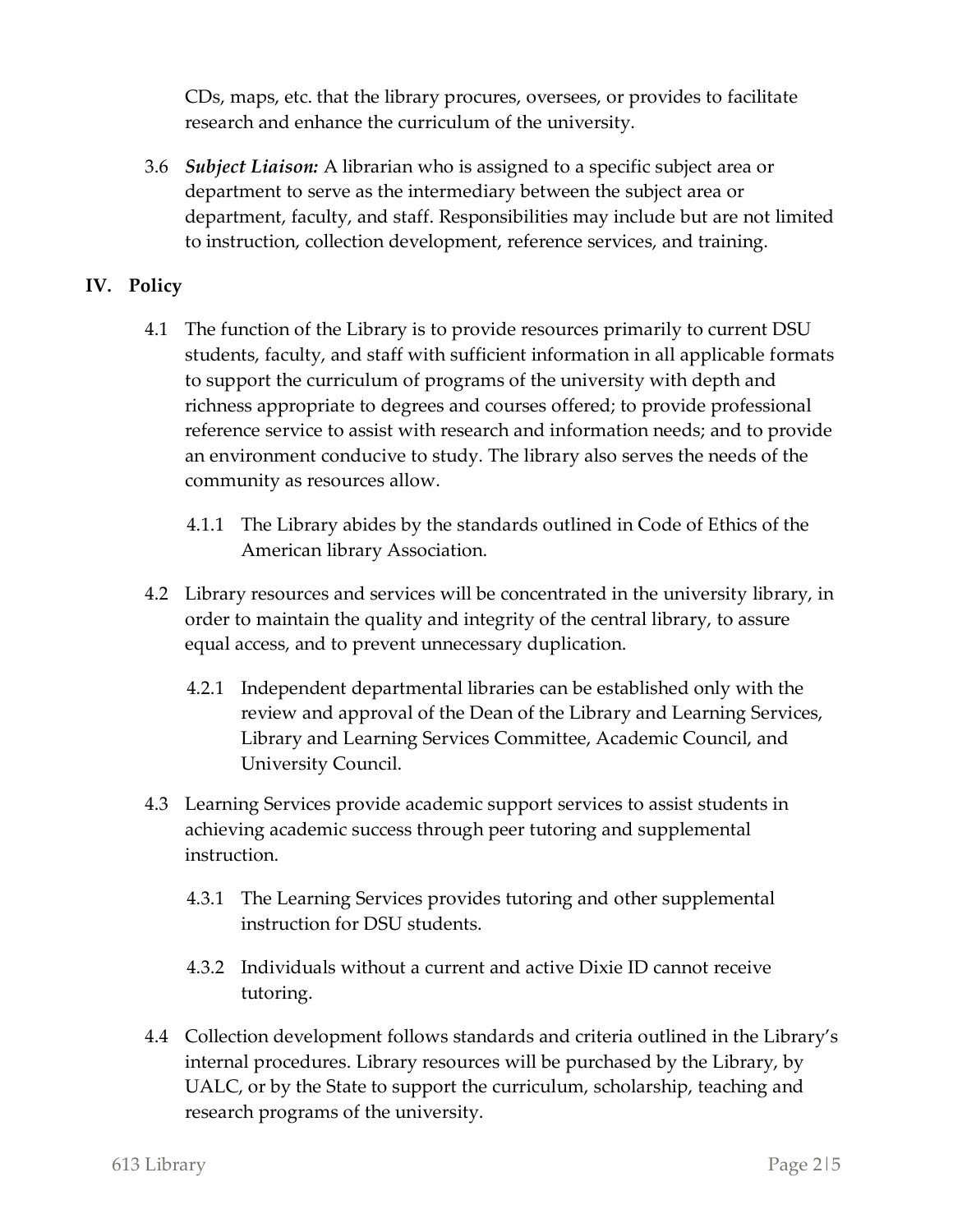- 4.4.1 Collection development is a shared responsibility of the Dean of the Library and Learning Services, subject liaison librarians, and university faculty.
- 4.4.2 Electronic resources (including databases, e-books, etc. for which the Library has entered proprietary contracts) are available on-campus to all library patrons, subject to licensing restrictions. However, electronic resources are available off-campus to current DSU students, faculty, and staff only.
	- 4.4.2.1 Users of electronic resources licensed by the Library, or through a consortium of which the Library is a member, agree to adhere to copyright restrictions for each resource as they appear in the terms of the licensing agreement.
	- 4.4.2.2 UALC purchases are recommended by the UALC Collection Development committee. This committee has a representative from each school and a Directors Council liaison. Final decision making authority is under the UALC Directors Council. Statewide licensed resources are administered through the Utah Education Network.
	- 4.4.2.3 Specifically, users may not reproduce, publish, distribute, transmit, participate in the transfer or sale of, modify, create derivative works from, display, or in any way exploit this content in whole or in part.
- 4.5 Borrowing privileges are extended to current DSU faculty, students and staff. All library collections are available for on-site use.
	- 4.5.1 The library may also extend borrowing and other associated privileges to other groups and individuals. Those groups are outlined in the Library internal policies and procedures.
	- 4.5.2 Library borrowers are responsible for any fees and fines assessed (e.g., late returns, damaged or lost materials, etc.).
	- 4.5.3 Library services and access to library resources may be refused to any library user because of abuse of their library privileges or inappropriate conduct as defined in the Library internal policies and procedures.
	- 4.5.4 Anyone violating Sec. 76-6-801 to 803, Utah Code Annotated by concealing on their person library materials while on the premises of the library, who willfully and without authority removes library materials from the library building, or who intentionally writes upon, defaces,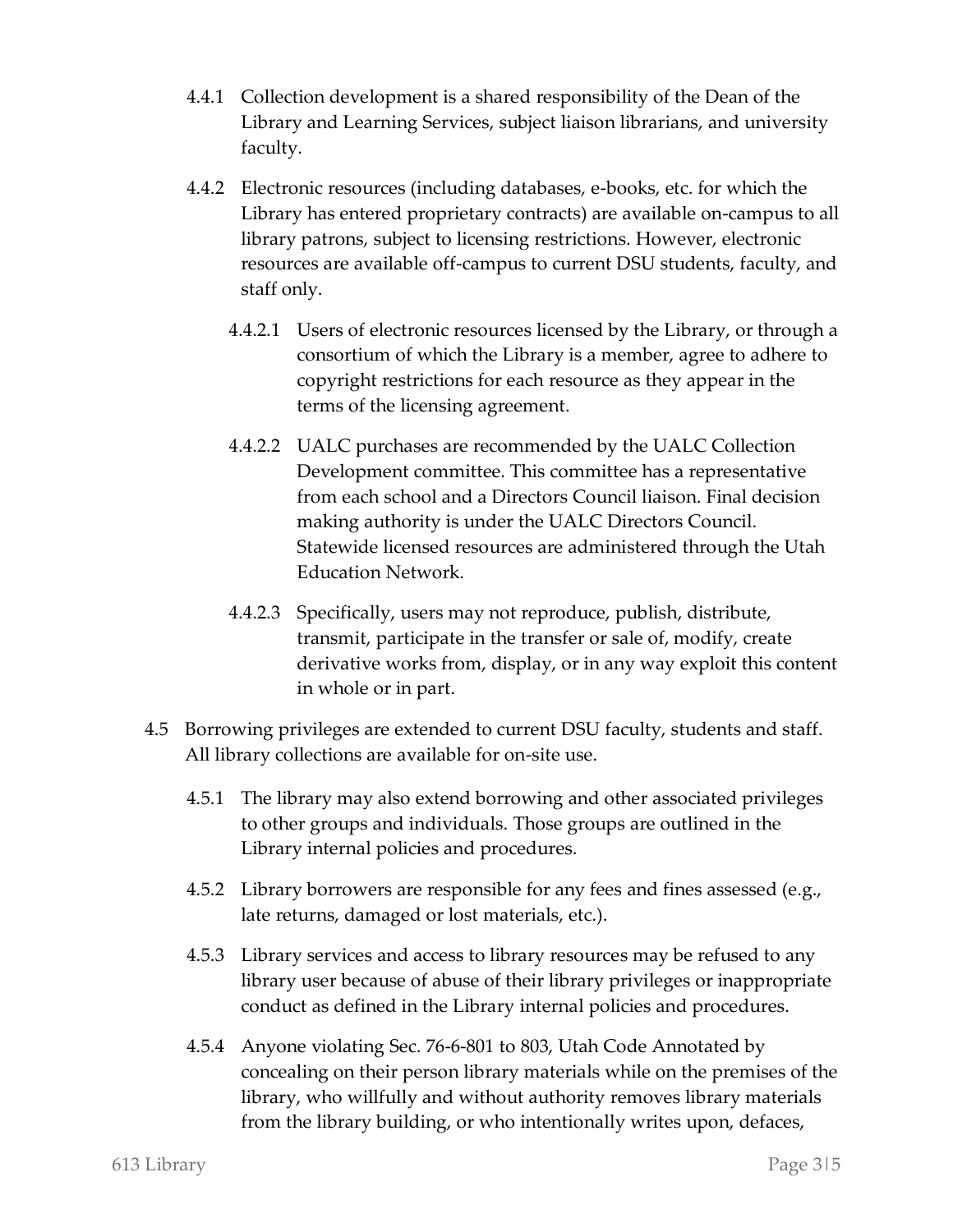injures, or mutilates any library material or property, shall be in violation of Utah state law and university policy.

- 4.5.4.1 As such s/he may be subject to penalty by fine and/or loss of library privileges, may be referred to campus police and/or the Dean of Students for disciplinary action, may be subject to corrective or disciplinary action, and may be criminally prosecuted.
- 4.6 Materials not available in the library collection may be requested for borrowing from other participating libraries by current DSU students, faculty, and staff as stated in the Library internal policies and procedures and contingent upon copyright restrictions.
	- 4.6.1 DSU interlibrary loan borrowers are responsible for any fees or fines.
	- 4.6.2 Interlibrary loan services may be refused to DSU borrowers who abuse their interlibrary loan privileges (e.g., habitual late returns, damaged materials, loss of materials, fees not paid, etc.).
- 4.7 Current DSU students, faculty, and staff may be granted reciprocal borrowing privileges at other Utah Academic Library Consortium (UALC) institutions.
	- 4.7.1 Courtesy returns are available for materials borrowed from UALC libraries.
	- 4.7.2 The individual borrower is responsible for any fees or fines incurred at the lending library for late returns, damage, loss, or replacement.
	- 4.7.3 Reciprocal borrowing privileges may be refused to DSU borrowers who abuse their reciprocal borrowing privileges (e.g., habitual late returns, damaged materials, loss of materials, fees not paid, etc.).
- 4.8 Distance students will be provided the equivalent support as on-campus students through resources, such as virtual reference, electronic resources, interlibrary loan services, and online tutoring.
- 4.9 Library facilities are subject to the rules and procedures outlined in Policy 441: Central Scheduling of Campus Facilities and Events.
- 4.10 Library and Learning Services computer use is subject to the rules and procedures outlined in Policy 462: Use of University Information Technology Resources.